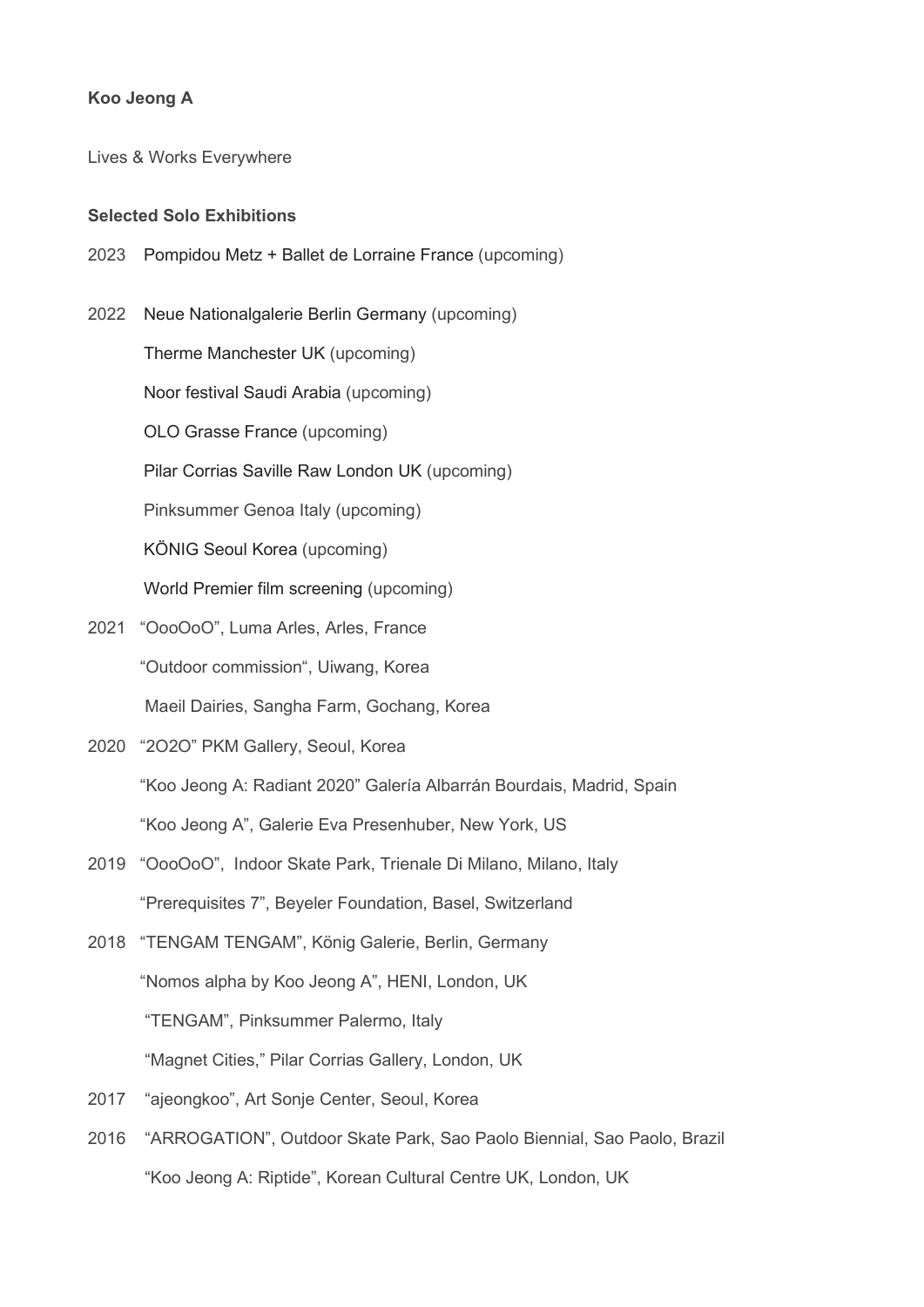"Koo Jeong A", Frac Provence Alpes-Côte d'Azur, Marseille, France "Enigma of Beginnings", Yuz Project Room at Yuz Museum, Shanghai, China "4.3.3", Pinksummer, Genoa, Italy

"ODORAMA", ICA Art Night, Charing Cross Station, London, UK

- 2015 "Evertro", Outdoor Skate Park, Liverpool, UK "Annual Journey", Pilar Corrias Gallery, London, UK
- 2014 "VOID WITHIN UNLIMITED FREEDOM", Base / Progetti per l'arte, Florence, Italy "Oussser", Fondazione La Raia, Novi Ligure, Milano, Italy "Shining Living, Yvon Lambert on paper", Yvon Lambert Gallery, Paris, France
- 2012 "Koo Jeong A: 16:07", Kunsthalle, Dusseldorf, Germany

"20", Pinksummer, Genova, Italy

"OTRO", Outdoor Skate Park, Ile de Vassivière, Beaumont du Lac, France

"navigation without numbers", Pilar Corrias Gallery, London, UK

2011 "Koo Jeong-A/Undisturbed Lake", Yvon Lambert Gallery, Paris, France

 "9 Nove/Nine", Centro de Arte Moderna (CAM), Fundação Calouste Gulbenkian, Lisboa, Portugal

 "E opened his eyes, He is now walking", CCA Kitakyushu Project Gallery, Kitakyushu, Japan

2010 "Koo Jeong A : A to Z", Yvon Lambert Gallery, New York, US

 "Koo Jeong A: Constellation Congress", Dia at the Hispanic Society, New York; Dia:Beacon, Beacon; The Dan Flavin Art Institute, Bridgehampton, US

2008 "New Song, O", Yvon Lambert Gallery, Paris, France

"The Birds May Sing", Maribel Lopez Gallery, Berlin, Germany

"Koo Jeong A", Pinksummer, Genova, Italy

2007 "OUSSSEUX", Centre International d'Art & du Paysage, Ile de Vassiviere, Vassiviere, France

"Koo Jeong A", Aspen Art Museum, Aspen, US

"Le Studio – Project Room", Yvon Lambert Gallery, Paris, France

"Temporary Measures", Associates, London, UK

- 2005 "R", Swiss Re, Publication, Zurich, Switzerland
- 2004 "Wednesday", Portikus im Leinwandhaus, Frankfurt, Germany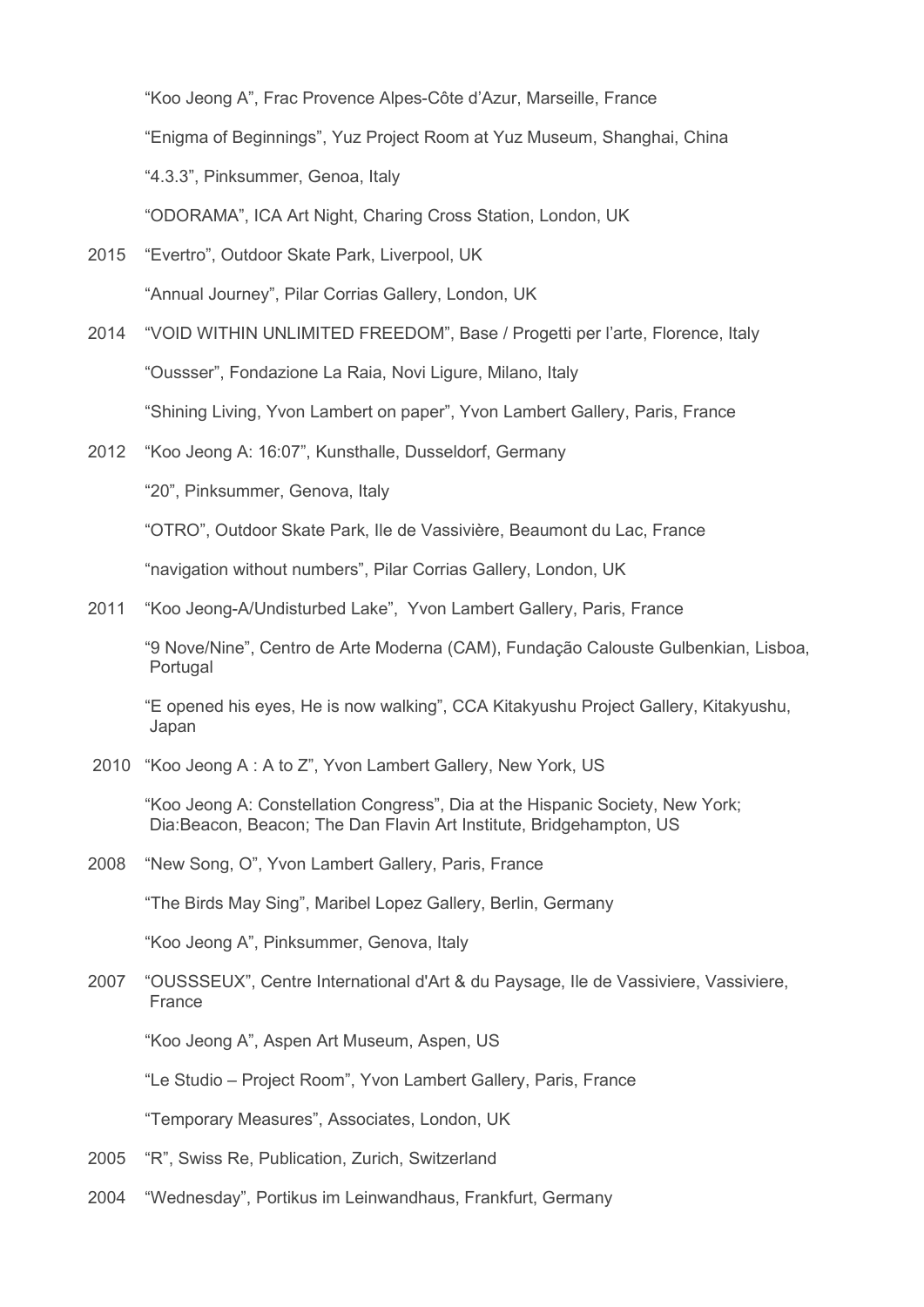"Koo Jeong A / Urs Fischer", Espace 315, Centre Pompidou, Paris, France

- 2003 "ever loving drive", ArtPace, San Antonio, US "Koo Jeong A", Trans>area, New York, US "Koo Jeong A", Yvon Lambert Gallery, New York, US "Koo Jeong A", Yvon Lambert, Paris, France
- 2002 " The Land of OUSSS ", The Douglas Hyde Gallery, Dublin, Ireland "121002 very", CCA Kitakyushu Project Gallery, Kitakyushu, Japan "3355", Secession, Vienna, Austria
- 2001 "Koo Jeong A", Yvon Lambert Gallery, Paris, France "To fall to dive", Shima/Islands, Kyoto, Japan
- 1999 "Côté Rue", Yvon Lambert Gallery, Paris, France
- 1998 "OUSSS OUSSS OUSSS", Place Stalingrad 75010 Paris, Paris, France Association d'art de la Napoule, Château de la Napoule, France "oo / 24", Moderna Museet Projekt, Moderna Museet, Stockholm, Sweden "Your heart is telling you something", Century Building, Antwerpen, Belgium
- 1997 "too://www.so.up/there", 28 rue Rousselet 75007 Paris, France "aqueduc", ARC, Musée d'Art Moderne de la Ville de Paris, Paris, France "in out up down", CASCO Space, Utrecht, Netherlands
- 1995 "La ville de Villepoix avec les petites poix qui devient millepoix", Galerie Anne de Villepoix, Paris, France "Mousse à vos mesures", 16 rue Etienne Marcel 75002 Paris, France "Je vais à Pied", Galerie Anne de Villepoix, Paris, France "Lovely Loisir", 86 Crampton Street, London, UK
- 1994 "Migrateurs", ARC, Musée d'Art Moderne de la Ville de Paris, Paris, France "Rangements de Livres", St. Gallen, Switzerland

#### Selected Group Exhibitions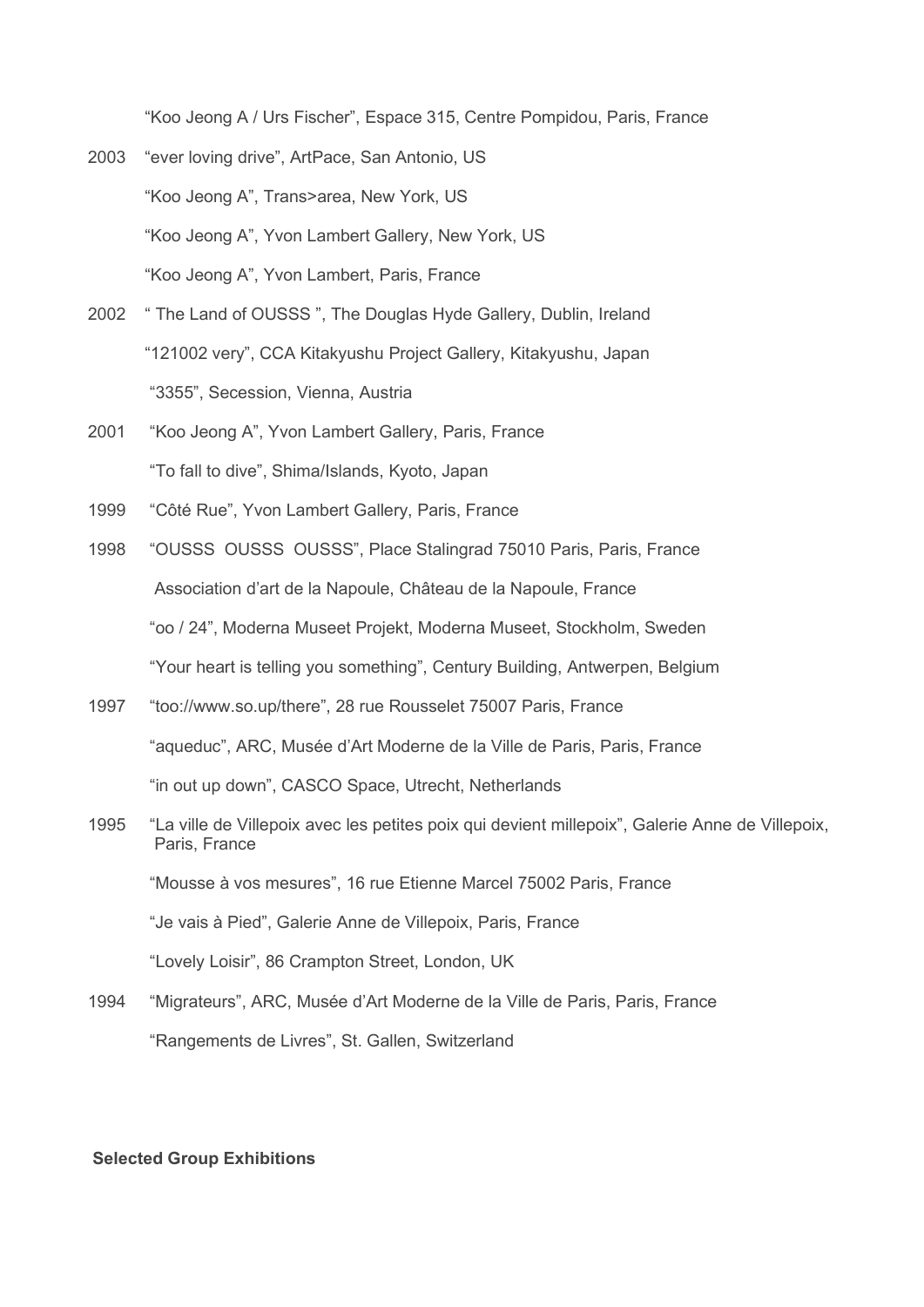2022 "Glasstress", Fondazione Berengo, Murano, Italy

Tonini Editore, Brescia, Itlay

Fondazione Merz, Torino, Italy

Acute Art collaboration Leeum Museum and Ho-Am Museum in Korea

 P-O-T-B-O-I-L-E-R-S QUINN HARRELSON GALLERY 3201 La Cienega Avenue Los An geles 90034

 "home".the Frac des Pays de la Loire, Caquelon curators Thomas Fort and Marion Duquer roy

 This Language That Is Every Stone curated by Hans Ulrich Obrist, Asad Raza, Warraba weatherall 12 Feb - 23 April 2022. INSTITUTE OF MODERN ART Brisbane Australia IMA www.ima.org.au

 ZUSAMMEN ZEICHNEN 201 CADAVRES EXQUIS Ausstellung im Museum Bellpark, Kriens, vom 14. Mai bis am 7. August 2022

Casa Asia organized at the real Jardin Botánico, Madrid "La risa de las flors"

OÖ Landes-Kultur in correlation to an exhibition Linz, Austria Ben Livne - Weitzman

 "Catorce relatos breves" exhibition at Universidad de Málaga (Spain) curated by Menene Gras January 27th to March 13th 2022

2021 "Seoul Biennale of Architecture and Urbanism 2021", DDP, Seoul, Korea

"Arcimboldo Face to Face", Centre Pompidou-Metz, Metz, France

"dog, republic, unite", Antwerp, Belgium

"EVER GOYA", Cahiers d'Art Fondation Beyeler edition

Dubai Art Fair, Dubai, UAE

2020 "why should not we enjoy an original relation to the universe", Senarega Castle, Senarega, Italy

 "Busan Biennale", words at an exhibition an exhibition in ten chapters and five poems, Busan, Korea

"NOCTURNE", Custot Gallery, Dubai, UAE

"Down to Earth", Gropius Bau, Berlin, Germany

"Do it" Serpentine Gallery, London, UK

"It's urgent", LUMA Arles, Arles, France

"KÖNIG DIGITAL", Ars Electronica, Linz, Germany

2019 "Eternal Now", PKM Gallery, Seoul, Korea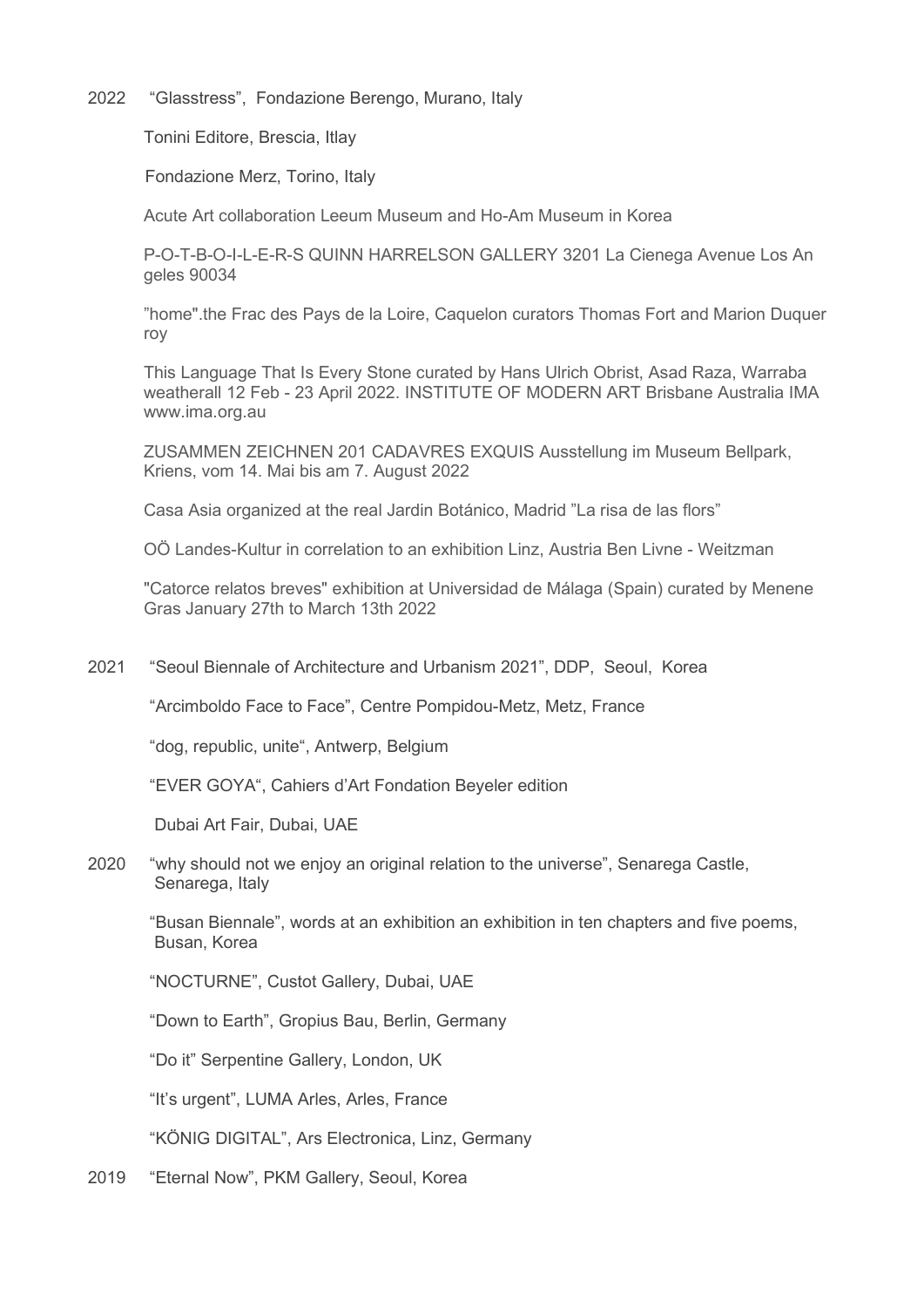"DENSITY" Julia Stoschek Collection, Berlin, Germany

"Don't Touch Me: Acts of Faith", Robert Grunenberg Gallery, Berlin, Germany

"DENSITY" Frieze London, Regent's Park, London, UK

"La SOURCE" Fondation Carmignac, Villa Carmignac, ile de Porquerolles, Hyeres, France

"It's Urgent!-Part 2", Luma Westbau, Zurich, Switzerland

Setouchi Triennale, Setouchi, Japan

"Prerequisites 7", My Art Guides Venice Meeting Point, Venice, Italy

"The World According to…", Pace Gallery, New York, US

2018 "No Man's Library", Zerynthia, Sassari, Italy

"Readymades Belong to Everyone", Swiss Institute/Contemporary Art New York, US

"Take Me (I'm Yours)", Villa Medici, Rome, Italy

"Foresta Urbana", Museum Palazzo Riso/ Piazza Bologni, Palermo, Italy

"Trembling Thinking", Americas Society, New York, US

2017 "DON'T LOOK LIKE A LINE", Pinksummer Temporary venue, Torino, Italy

 "To Challenge the Earth, the Moon, the Sun & the Stars", 7th Socle du Monde Bienni, Herning Museum of Contemporary Art, Herning, Denmark

"Take Me (I'm Yours)", Pirelli HangarBicocca, Milan, Italy

 "As Above, So Below: Portals, Visions, Spirits & Mystics", Irish Museum of Modern Art (IMMA), Dublin, Ireland

Reborn-Art Festival (RAF), Ishinomaki, Japan

"READYMADE", Galerie Eva Presenhuber, Vnà, Switzerland

"Mondialite", Boghossian Foundation Villa Empain, Brussels, Belgium

"Imaginative Geography", Asia Culture Center, Gwangju, Korea

2016 "Take Me (I'm Yours)", Jewish Museum, New York, US

"E.A.T (Engadin Art Talks)", Zuoz, Switzerland

"Incerteza Viva (Live Uncertainty)", 32nd Bienal de São Paulo, São Paulo, Brazil

 "Art Night", Institute of Contemporary Arts (ICA), Jubilee line platform in Charing Cross Underground station, London, UK

"Discordant Harmony", Kuandu Museum of Fine Arts, Taipei, Taiwan

"Take me (I'm Yours)", Kunsthal Charlottenborg, Copenhagen, Denmark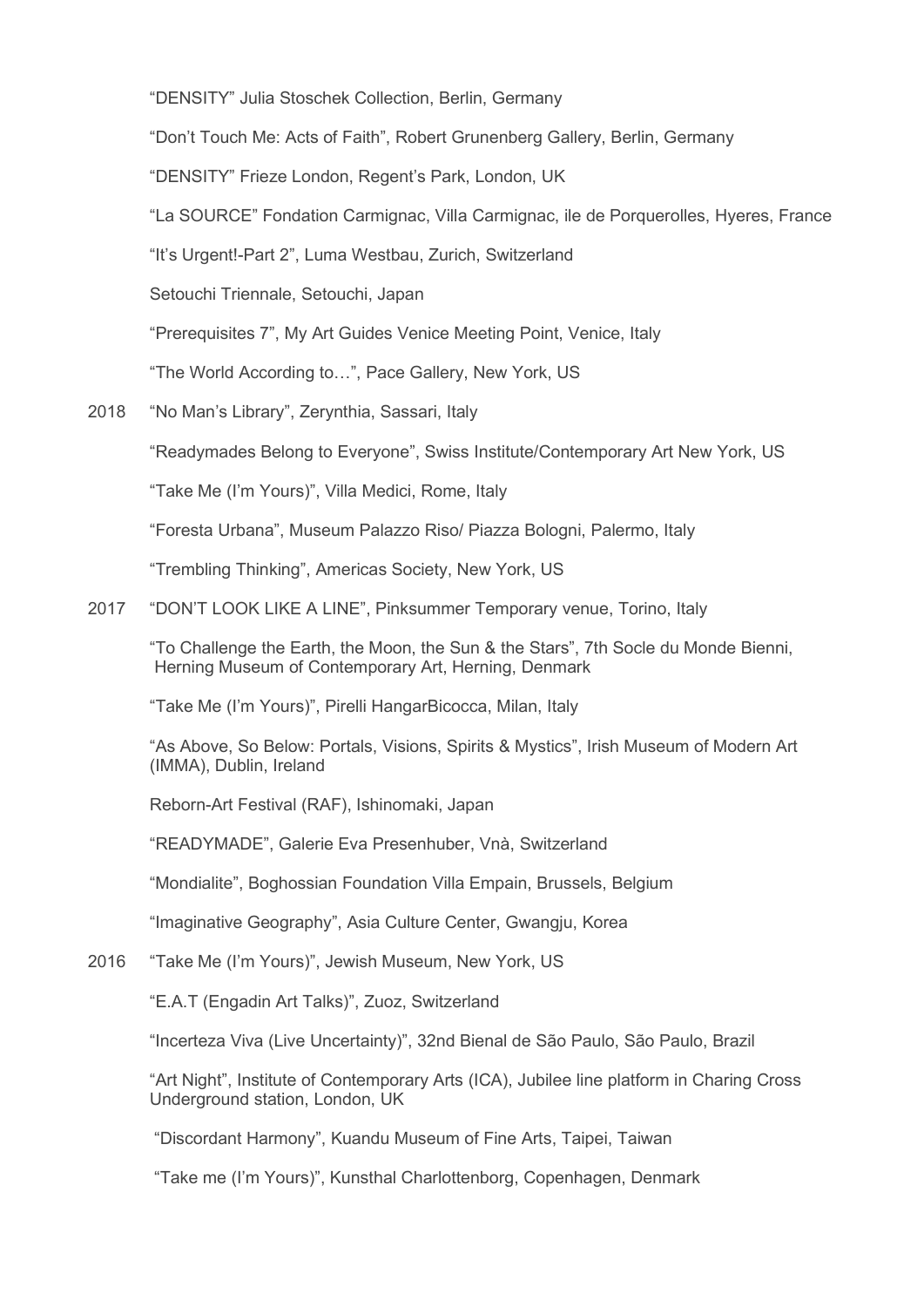2015 "The Sound of Things", National Museum of Modern and Contemporary Art (MMCA), Gwacheon, Korea

"recto/verso", Foundation Louis Vuitton, Paris, France

"Discordant Harmony", Hiroshima Museum, Hiroshima, Japan

"Take me (I'm yours)", Monnaie de Paris, Paris, France

"Repetition and Difference", The Jewish Museum, New York, US

"presque rien/ almost nothing", Marian Goodman Gallery, Paris, France

 "THE TELL-TALE HEART", Chi Art Space, Pilar Corrias Gallery, Leo Xu Projects and K11 Foundation, Hong Kong, China

"ET IN LIBERTALIA EGO", La Maison Rouge, Paris, France

"Discordant Harmony", Art Sonje Center, Seoul, Korea

"The World in 2015", UCCA Center for Contemporary Art, Beijing, China

2014 "YARD", The Hepworth Wakefield, West Yorkshire, UK

"Inhabiting the World", Busan Biennale, Busan, Korea

"Burning Down the House", Gwangju Biennale, Gwangju, Korea

"Real DMZ Project 2014", Cheorwon-gun, Gangwon-do & Artsonje Center, Seoul, Korea

 "A stroll through a fun palace", Switzerland Pavilion at 14th Architecture Biennale, Venice, Italy

2013 "Real DMZ Project 2013: Borderline", Border near DMZ, Cheorwon-gun, Gangwon-do & Artsonje Center, Seoul, Korea

"the fight against AIDS", Yvon Lambert Gallery, Paris, France

"En suspension", FRAC des Pays de la Loire, Carquefou, France

 "The Insides Are on the Outside / Interior está no Exterior", curated by Hans Ulrich Obrist, Casa de Vidro, São Paulo, Brazil

"In Situ", Kitakyushu Municipal Museum of Art, Kitakyushu, Japan

"A Stone Left Unturned", Yvon Lambert Gallery, Paris, France

2012 "Champ d'expériences", Centre International d'Art & du Paysage, Ile de Vassivière, France

"Dislocation", Daegu Museum, Daegu, Korea

2011 "Media Landscape, Zone East", gallery Loop, Seoul, Korea

"art project 2011 - AIDES", Yvon Lambert Gallery, Paris, France

"Serpentine Gallery Garden Marathon", Serpentine Gallery, London, UK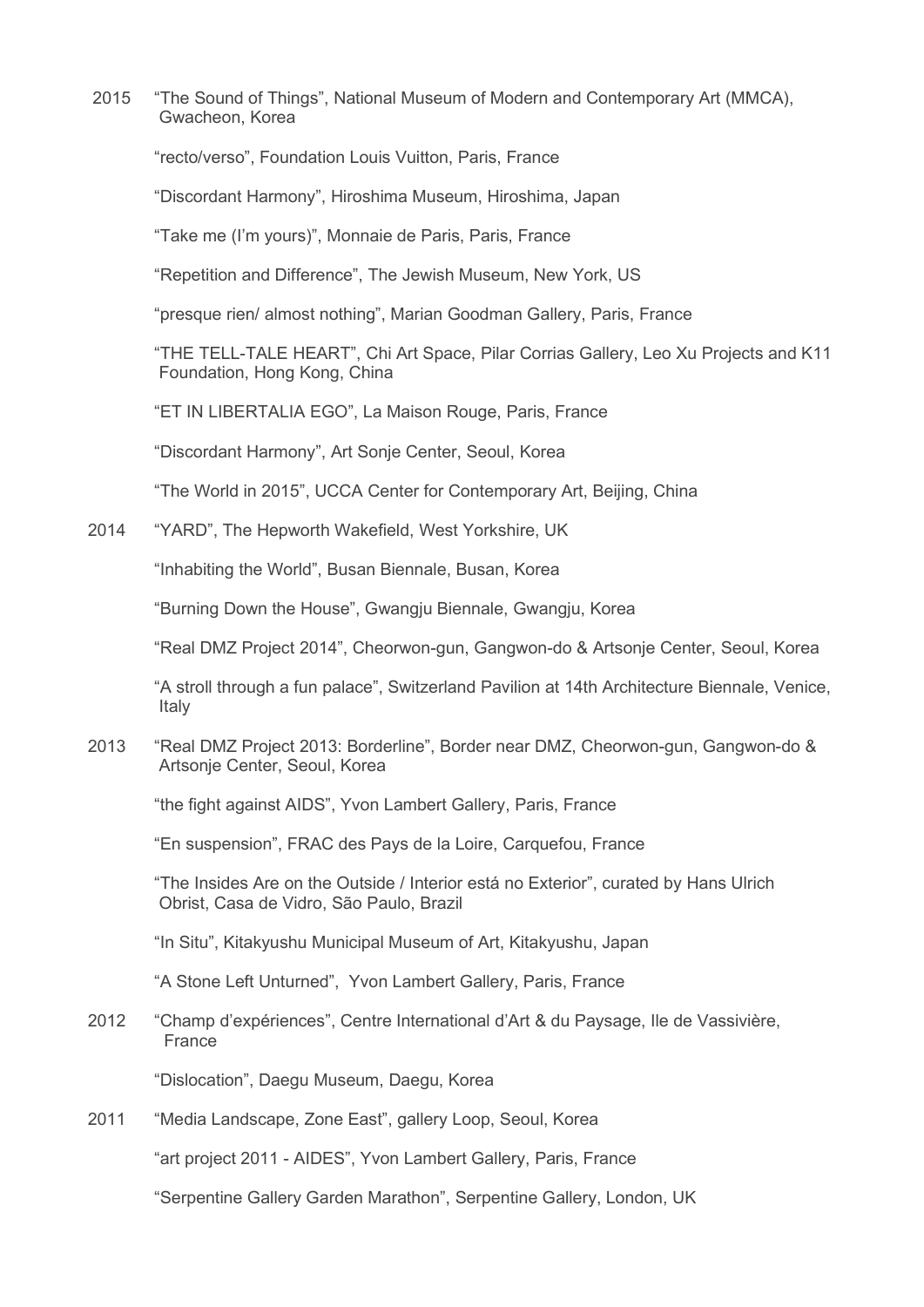"The Return: The 3rd International Festival of Contemporary Art of Algiers (FIAC)", MAMA Museum of Modern and Contemporary Art in Algiers, Algeria

2010 "idiolect", Bruges, Belgium

 "Contemplating the void: Interventions in the Guggenheim Museum", Guggenheim Museum, New York, US

"The nice thing about castillo/corrales…", castillo/corrales, Paris, France

"RETHINKING LOCATION", Sprueth Magers Gallery, Berlin, Germany

"Handmade", Milan Design Week Wallpaper, Milan, Italy

Street facade Building 37, Tirana, Albania

"Arts and Cities", Aichi Triennial, Nagoya, Japan

"Media Landscape – Zone East", Liverpool Biennial, Liverpool, UK

"Super Farmers' Market", Handel Street Projects, London, UK

2009 "Your Bright Future", The Museum of Fine Arts (MFAH), Houston, US

"Your Bright Future", Los Angeles County Museum of Art (LACMA), Los Angeles, US

"Elles@centrepompidou", Centre Pompidou, Paris, France

"5th annual Art Crush", Aspen Art Museum, Aspen, US

"Il tempo del postino", Theater Basel, Basel, Switzerland

"Making Worlds", 53rd International Art Exhibition of the Venice Biennale, Venice, Italy

2008 "Eurasia", Museo di Arte Moderna e Contemporanea di Trento e Rovereto (MART), Trento, Italy

"Tate Modern Collection", Tate Modern, London, UK

"god & goods", Villa Manin, Codroipo, Italy

"50 Moons of Saturn", Turin Triennial, Turin, Italy

# 2007 "Il tempo del postino", Manchester International Festival, Opera House , Manchester, UK "Everstill", Casa Museo Federico Garcia Lorca, Granada, Spain

"Wherever we go", San Francisco Art Institute, San Francisco, US

"(Lost)", Atelier des Arques, Les Arques, France

 "Not all is visible, Works from the Astrup Fearnley Collection", Kunsthallen Brandts, Odense, Denmark

"Various Small Fires", Royal College of Art Gallery, London, UK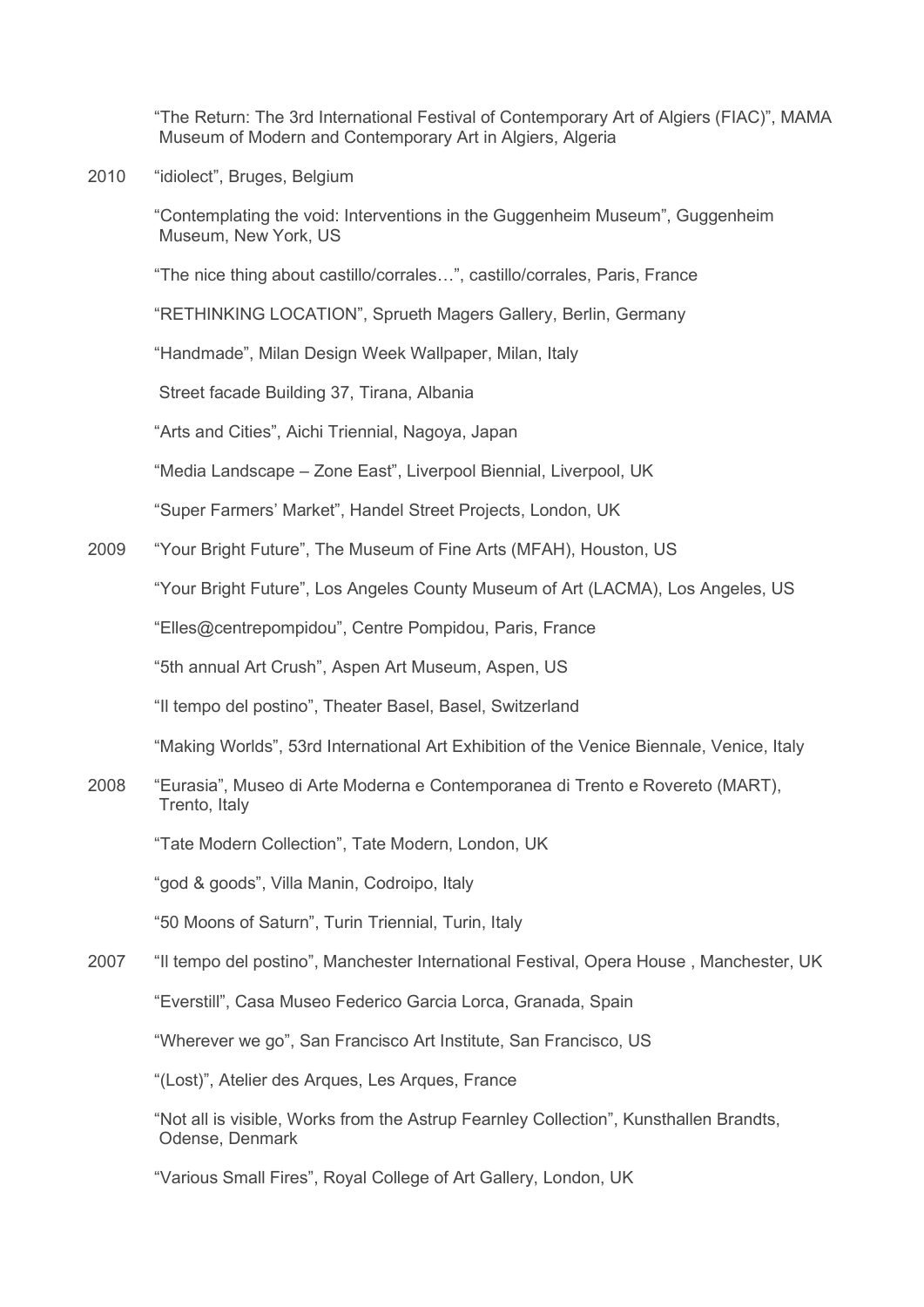"Flash Cube", Leeum, Samsung Museum of Art, Seoul, Korea

2006 "Wherever We Go - Ovunque Andiamo", Spazio Oberdan, Milan, Italy

 "Not all is visible: Works from the Astrup Fearnley Collection" Astrup Fearnley Museum of Modern Art, Oslo, Norway

"Suites Coréennes", Passage de Retz, Paris, France

"Coincidenze", Via Nuova SRL, Florence, Italy

"Il faut render à Cézanne", Yvon Lambert Gallery, New York, US

2005 "Emergency Biennale in Chechnya/Bolzano Stop", Palais de Tokyo, Paris, France

"Matrix Art Project", Brussels, Belgium

"EURAC", The European Academy, Bolzano, Italy

"Baltic Triennial 33 1/2", Institute of Contemporary Arts (ICA), London, UK

"Artists' Books Revisited", Art Metropole, Toronto, Canada

"Joy", Casino Luxembourg, Luxembourg

"Performa 05", First Biennial of New Visual Art Performance, Luxembourg

 "BEYOND: An extroardinary space of experimentation for modernization", Guangzhou Triennial, Guangzhou, China

"Hermès Korea Missulsang", Art Sonje Center, Seoul, Korea

"MAN", Museo d'Arte della Provincia di Nuoro, Sardaigne, Italy

"Le invasioni Barbariche", Galleria Continua, San Gimignano, Italy

"Dialectics of Hope", the Moscow Biennale, Moscow, Russia

"Vénus en Périgord", Périgueux, France

2004 "On Reason and Emotion", 14th Biennale of Sydney, Sydney, Australia

"Ulysses", Oesterreichische Galerie Belvedere, Vienna, Austria

"Don't touch dona bianca", Fondazione Sandretto Re Rebaudengo, Turin, Italy

"Open", Arcadia University Art Gallery, Glenside, US

"Singular Forms (Sometimes Repeated)", Guggenheim Museum, New York, US

2003 "Dreams and Conflicts: The Dictatorship of the Viewer", 50th International Art Exhibition of the Venice Biennale, Venice, Italy

"Open Garden", Watarium Museum, Tokyo, Japan

"Happiness", Mori Art Museum, Tokyo, Japan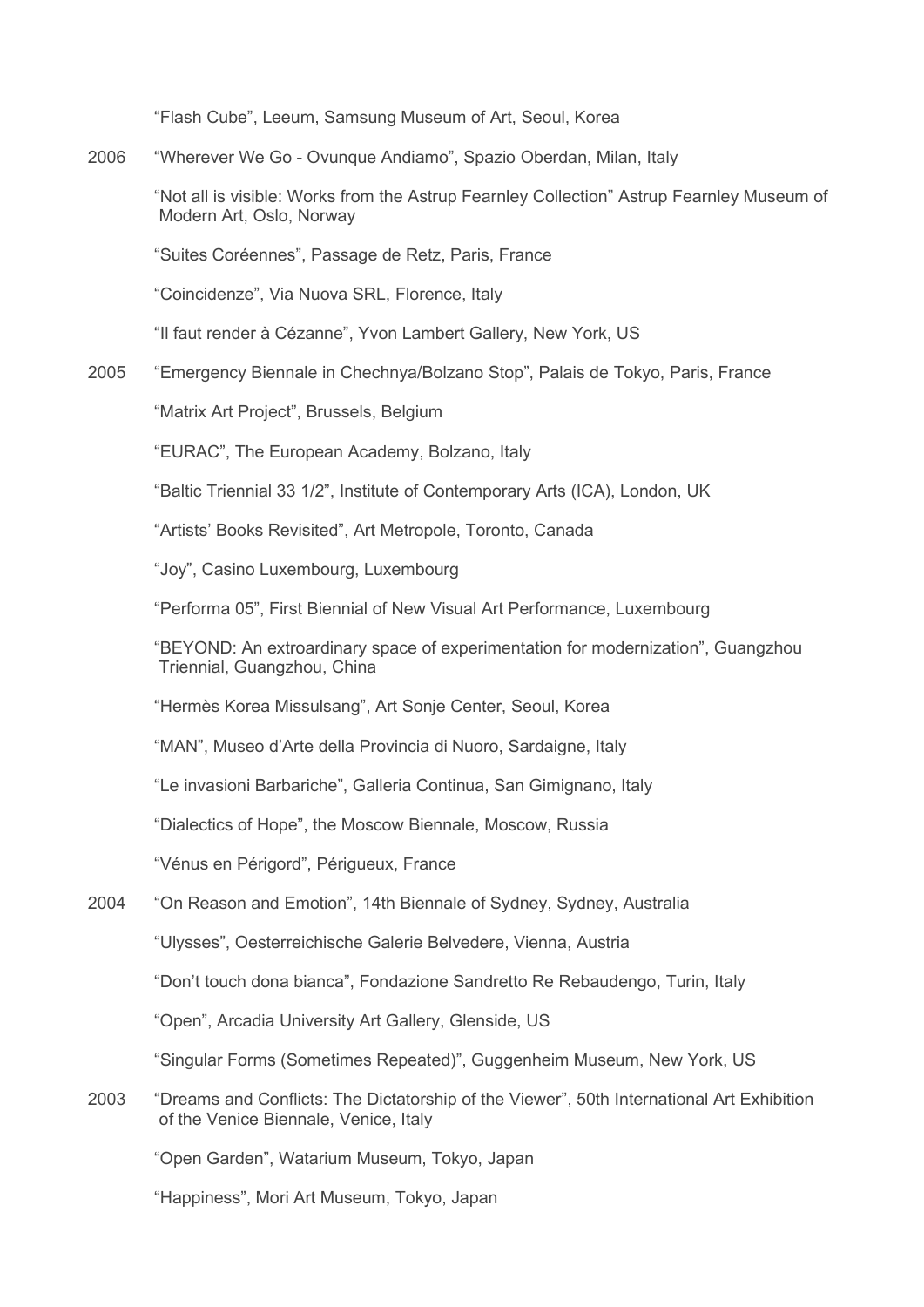"Regarde, il Neige", Centre National d'Art et du Paysage, Ile de Vassiviere, France

- 2002 "Less Ordinary", Art Sonje Center, Seoul, Korea "International 2002", Liverpool Biennial, Liverpool, UK "Self /In Material Conscience", Fondazione Sandretto Re Rebaudengo, Turin, Italy "A given circumstances (gesture in situ)", Arcadia University Art Gallery, Glenside, US "P\_A\_U\_S\_E",Gwangju Biennale, Gwangju, Korea "The air is blue", Casa Barragan, Mexico City, Mexico "Haunted by details", Stichting de Appel, Amsterdam, Netherlands "Hugo Boss Prize", Guggenheim Museum, New York, US "Les Enfants du Paradis", Yvon Lambert Gallery, Paris, France "La Folie de la villa Médicis", Academia di francia a romavilla Médici, Rome, Italy 2001 "In Cielo", Venice Biennial organized by TRANS, Venice, Italy
- "MEGA WAVE- Towards a New Synthesis", Yokohama Triennale, Yokohama, Japan "Art Unlimited", Art 32 Basel, Basel, Switzerland "Room 137", Yvon Lambert Gallery, Hôtel du Commerce, Basel, Switzerland
- 2000 "Sentimental", Yvon Lambert Gallery, Paris, France "Continental Shift", Aachen, Maastricht, Heerlen, Liège, Beligum "Snapshot", Contemporary Museum of Art, Baltimore, US "Echigo Tsumari Art Triennal 2000", Art Front Gallery, Echigo Tsumari/Tokyo, Japan "Manifesta 3", Ljubljana, Slovenia The International Artists Studio Program (IASPIS) Galleriet, Stockholm, Sweden "La Ville, le Jardin, la Mémoire 1998 / 2000: Le Jardin 2000", Villa Médicis, Rome, Italy "From a Distance: Approaching Landscape", Institute of Contemporary Art, Boston, US "Les Affinités électives 2", Galerie du Jour Agnès b, Paris, France "Offered spaces/Spazi offerti", San Casciano dei Bagni, Siena, Italy "Prodige, une nouvelle génération d'artistes en France", Espace Paul Ricard, Paris, France "Super Split", BüroFriedrich, Berlin, Germany
	- "Rovaniemi", Yvon Lambert Gallery, Paris, France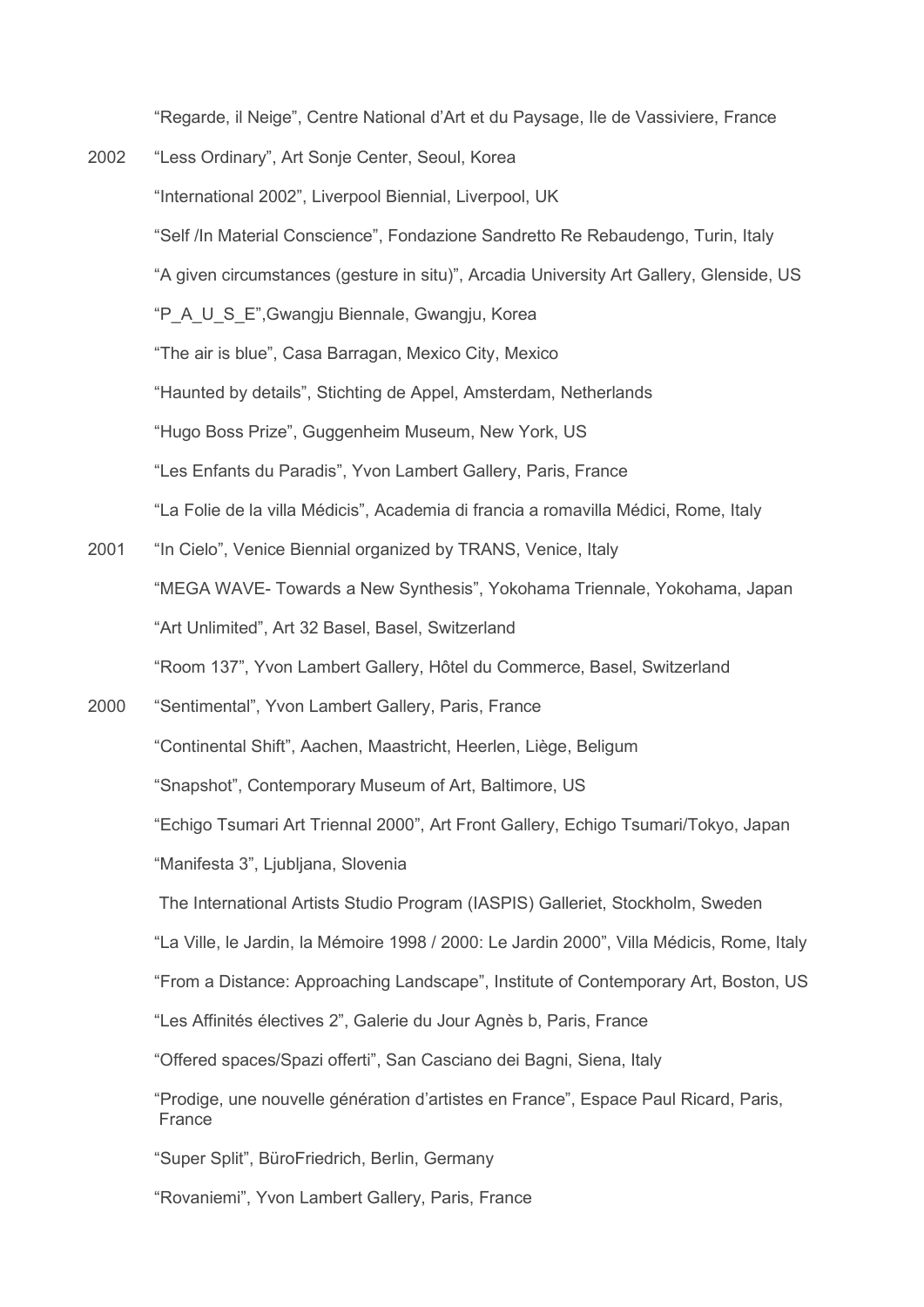"Finale di Partita, endgame, fin de partie", Biagiotti Progetto Arte, Florence, Italy "Vivre sa vie", Tramway, Glasgow & Edinburgh, UK "Rendez vous", Collection Lambert, Musée d'Art Contemporain, Avignon, France 1999 "Ma Sorcière Bien Aimée", Côté Rue Yvon Lambert, Paris, France "Cities on the move", Louisiana Museum of Modern Art, Humlebaek, Denmark "Cities on the move", Hayward Gallery, London, UK "Laboratorium", Antwerp, Belgium "Cutting Edge Art", Soane Museum, London, UK "Au-delà", Galerie Klosterfelde, Berlin, Germany "Singulier Pluriel", Frac des Pays de la Loire, Nantes, France "L'Autre Sommeil", ARC, Musée d'art moderne de la ville de Paris, Paris, France "Nous nous sommes tant aimés", École nationale supérieure des beaux-arts, Paris, France "Cities on the move", Kiasma Museum of Contemporary Art, Helsinki, Finland "Passage: New French Art", Sategaya Museum, Tokyo, Japan "Retrace your Steps: Remember Tomorrow", Sir John's Soane Museum, London, UK "Xn 99", Espace des Arts, Chalon-sur-saône, France "Vertical time", Chicago Museum, Chicago, US 1998 "Vertical Time", Barbara Gladstone Gallery, New York, US "Tu parles/j'écoute", Taipei Fine Arts Museum, Taipei, Taiwan "La sphère de l'intime", Le Printemps de Cahors, Cahors, France "Dust Memories", Frac Bourgogne, Dijon, France "Unfinished History", Walker Art Center, Minneapolis, Minnesota, US "Moderna Museet Projekt 98", Moderna Museet, Stockholm, Sweden "Area Dos", Rekalde, Bilbao, Spain Association Château de la Napoule, la Napoule, France "Gare de l'Est", Casino Luxembourg, Luxembourg "Imitating Xmas", Berlin, Germany 1997 "Unmapping the Earth", Gwangju Biennale, Gwangju, Korea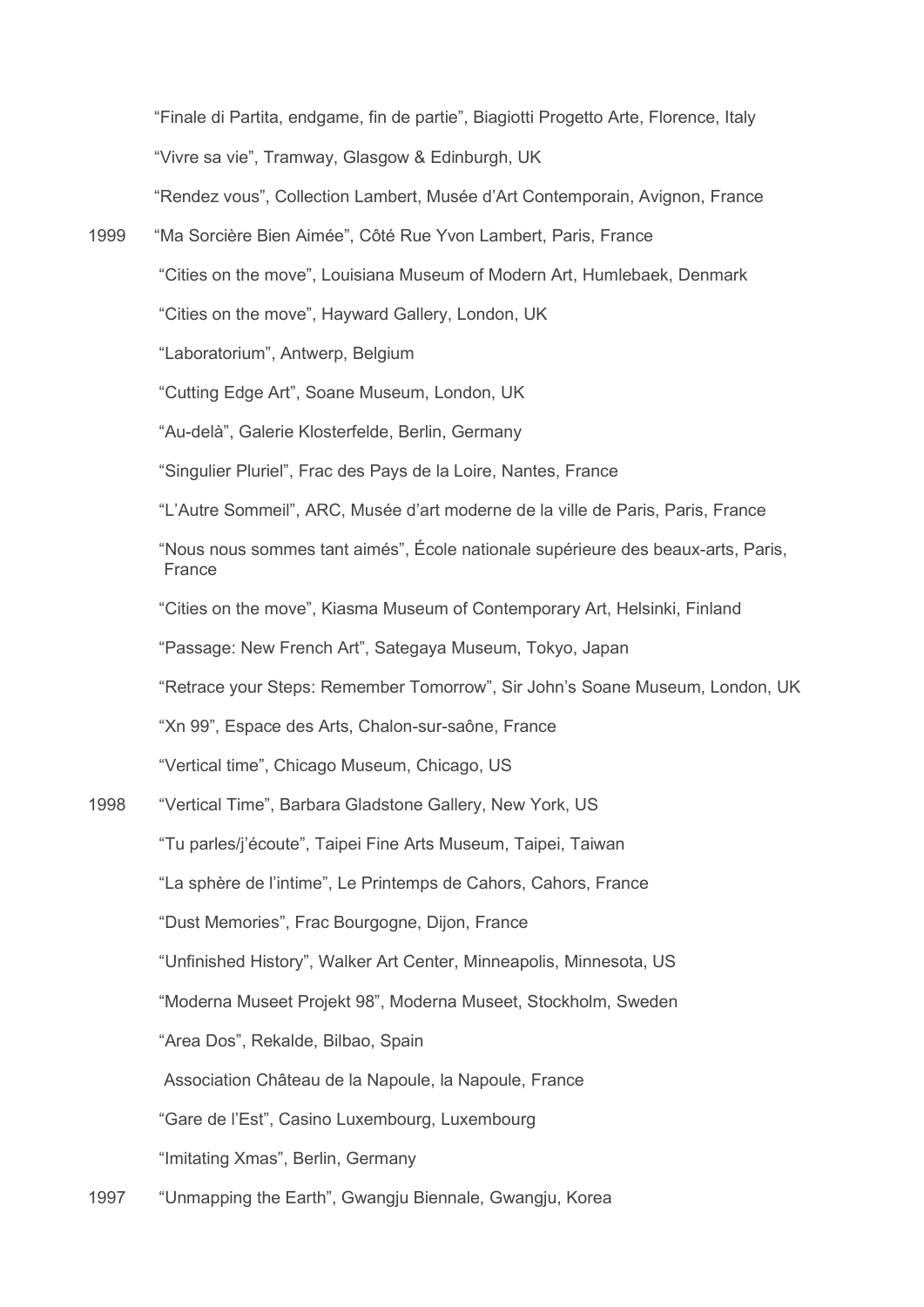|      | "Transit", École nationale supérieure des beaux-arts, Paris, France                    |
|------|----------------------------------------------------------------------------------------|
|      | "Secret Street", Vleeshal, Middelburg, Netherlands                                     |
|      | "Cities on the move", Secession, Vienna, Austria                                       |
|      | "52 bd Voltaire", Espace Huit Novembre, Paris, France                                  |
|      | "619 KBB 75", Paris, France                                                            |
|      | "Do it", Independent Curators Incorporated (ICI), New York, US                         |
| 1996 | "Télé Tube, Art TV Shopping", Forde à l'Usine, Geneva, Switzerland                     |
|      | "Ouvert la Nuit", Avignon, France                                                      |
|      | "Dépôt-vente du Particulier", 19 rue Richard Lenoir, Paris, France                     |
|      | "2,3,4 May", 21 bd Jourdan 75014 Paris, France                                         |
|      | "Uccelli/Birds", Zerynthia, Parco degli Uccelli, La Selva, Italy                       |
|      | "Manifesta 1", Rotterdam, Netherlands                                                  |
|      | "Do it", Taidehalli, Kaukolampoa, Helsinki, Finland                                    |
|      | "Do it", Forde, Geneva, Switzerland                                                    |
|      | "Setzen Stellen Legen Vergleiche", Bahnhof Messepalast, Vienna, Austria                |
|      | XII ateliers du Frac des Pays de la Loire, Saint-Nazaire, France                       |
|      | "L'art du plastique", École nationale supérieure des beaux-arts, Paris, France         |
| 1995 | "Etrangères au Paradis", Le Monde de l'Art, Paris, France                              |
|      | "Tu parles / j'écoute", Galerie Anne de Villepoix, Paris & Jet Lag K, Malakoff, France |
|      | "Club Berlin", 46th International Art Exhibition of the Venice Biennale, Venice, Italy |
|      | "L'Art d'Aimer", Nouvelle Vague, Sète, France                                          |
|      | "Présentation de Sommaire", Galerie Anne de Villepoix, Paris, France                   |
|      | "Muestra 1", Bibliotheca Luis Angel Arago Calle, Casa Republica, Bogota, Columbia      |
|      | "Mito", Operat 95, Ravenne, Italy                                                      |
|      | "Almanacco 2000", Zona Archives, Florence, Italy                                       |
|      | "Ducks Not on a Pound", Manchester, UK                                                 |
|      | "1er International Videozine Screening", Galerie Air de Paris, Paris, France           |
|      | "Télé Tube", Hôpital Ephémère, Paris, France                                           |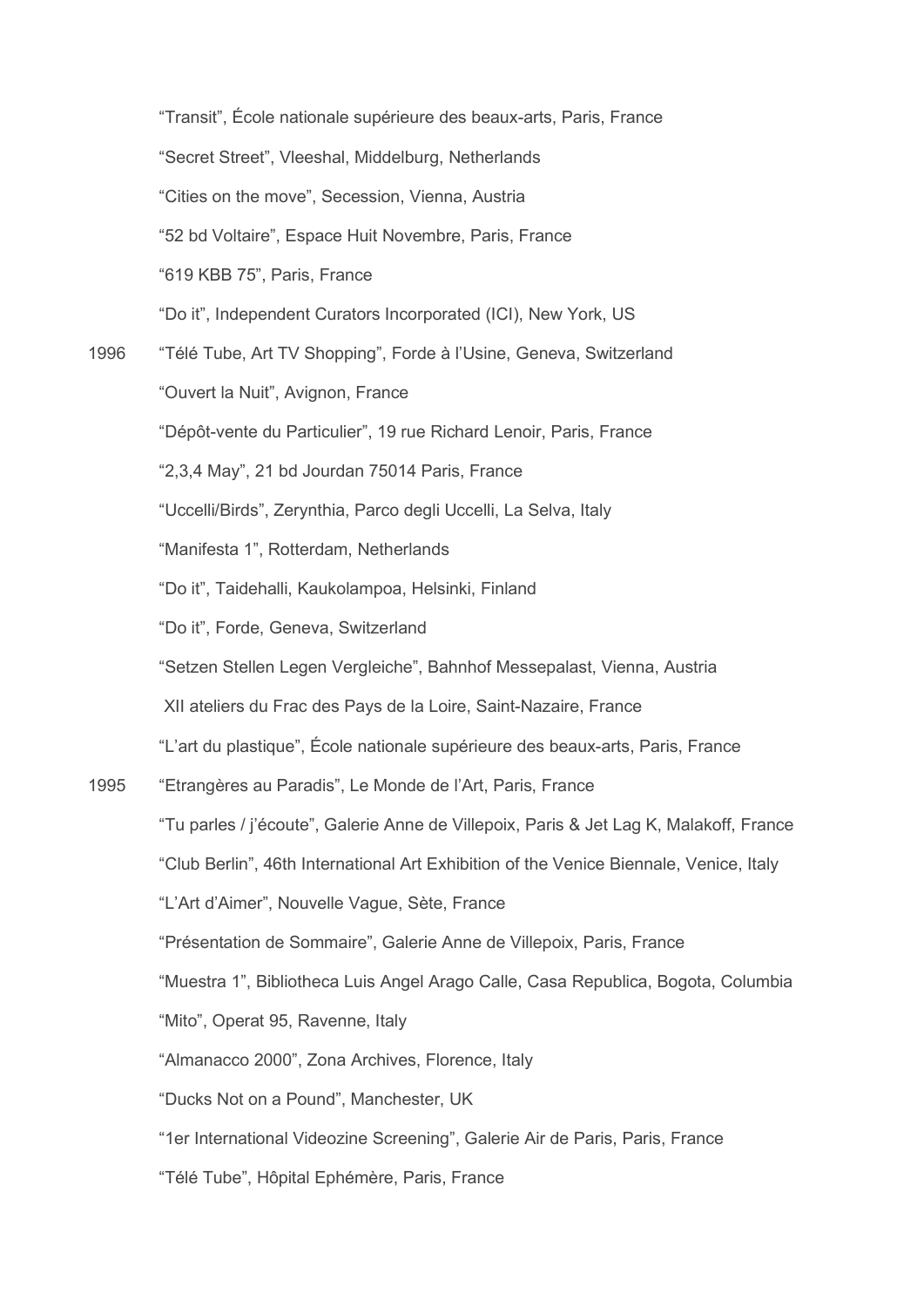1994 "Collection Zonmée", Montreuil, France

"Télé Tube in Merry Go Round", Shedalle, Zurich, Switzerland

## Awards

| 2016 | Fundación Casa Wabi                                 |
|------|-----------------------------------------------------|
| 2005 | Hermes Korea Prize for Contemporary Art             |
| 2002 | Finalist of the Guggenheim Museum's Hugo Boss Prize |
| 2000 | Winner of the Villa Medici's Award                  |

### **Grants**

| 2016 | Centre National du Cinéma et de l'Image Animée, France   |
|------|----------------------------------------------------------|
|      | <b>Foundation National Graphic Arts Plastics, France</b> |
|      | Region Limousin, France                                  |
|      | Arts Council Korea, Korea                                |
|      | Institute of Contemporary Arts, London, UK               |

2005 Swiss Re, Zurich, Switzerland

### Residencies

- 2017 Hauser & Wirth Somerset, Bruton, UK
- 2010 Dia foundation residency, New York, US
- 2007 Ateliers des Arques, Les Arques, France
- 2003 ArtPace, San Antonio, US
- 2002 CCA Kitakyushu, Kitakyushu, Japan The Belvedere Residency Au garten, Vienna, Austria
- 2000 The International Artists Studio Program (IASPIS), Stockholm, Sweden Villa Medicis, Rome, Italy
- 1998-2006 Agnes b studio Rue de Rivoli, Paris, France